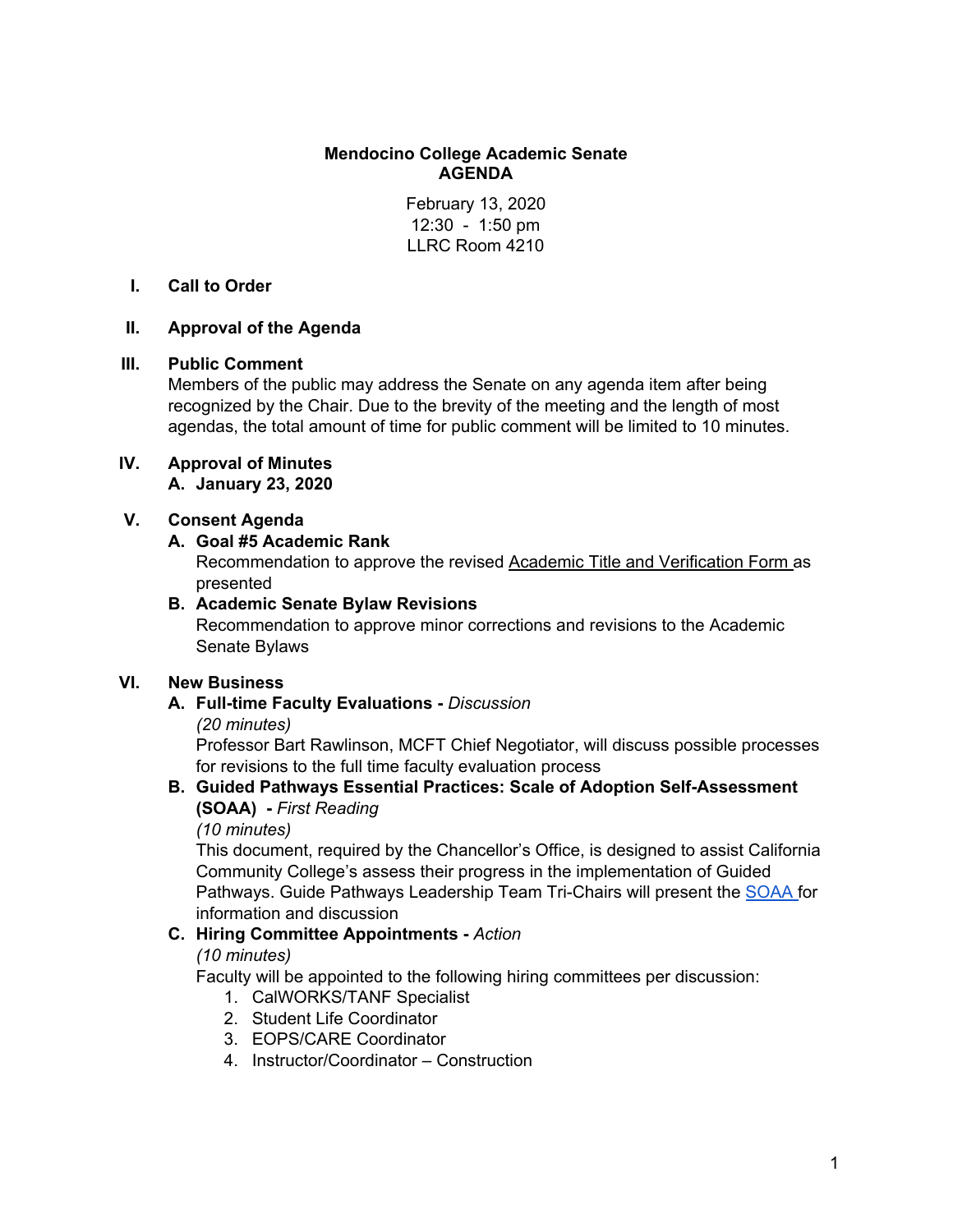# **VII. Old Business**

#### **A. Facilities and Safety Committee Report -** *Information*

*(10 minutes)*

Senator and Facilities and Safety Committee member**,** Grisanti, will provide a report on recent committee work

**B. Technology Committee Report -** *Information (10 minutes)* Senator and Technology Committee member, Browe, will provide a report on recent committee work

# **VIII. Standing Items -** *Updates are included in the Academic Senate President's report due to the number and length of time required for other topics.*

- **A. Guided Pathways**
- **B. Accreditation**
- **C. AB 705**

# **IX. Reports**

#### **A. Academic Senate President's Report**

*(5 minutes)* A report will be provided for information and discussion

#### **X. Open Forum**

Members of the public, as well as senators, may address the senate with comments that are within the purview of the Academic Senate. The total amount of time allotted will be determined and announced by the chair based upon the scheduled adjournment time.

# **XI. Adjournment**

# **Future Meetings Spring 2020**

February 27 (Note: this meeting will be held in Lowery 740), March 5<sup>\*</sup>, March 12, March 26, April 2<sup>\*</sup>, April 23, May 7, May 14<sup>\*</sup> (Faculty Meetings<sup>\*</sup>)

\*\*\*\*\*\*\*\*\*\*\*\*\*\*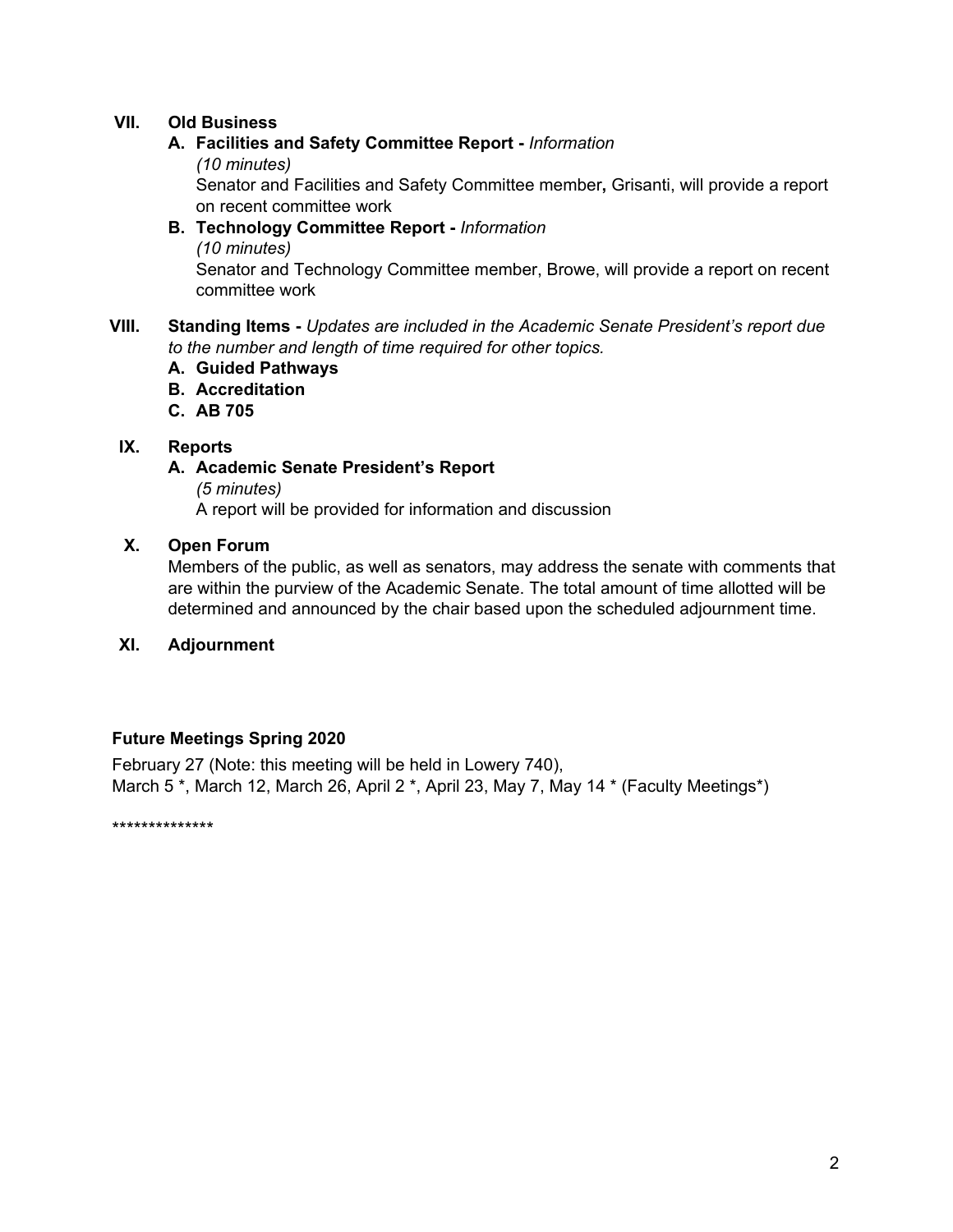#### **Academic Senate Agenda ATTACHMENTS** January 23, 2019

#### **V. Consent Agenda**

#### **A. Goal #5 Academic Rank**

Professor Jody Gehrman, Academic Senate Vice President, revised the [Academic](https://docs.google.com/document/d/1TeEo4JtPCfxBm1jwU4xdQU4CYuUJVvKjxOsA28MQE7k/edit?usp=sharing) Title and [Verification](https://docs.google.com/document/d/1TeEo4JtPCfxBm1jwU4xdQU4CYuUJVvKjxOsA28MQE7k/edit?usp=sharing) Form per previous discussions.

*Recommendation:* President Indermill recommends approval of the form, as presented

# **B. Academic Senate Bylaws Revision**

President Indermill and Vice President Gehrman made revisions as noted below that were oversights from the comprehensive review and ratification of the [Academic](https://documentcloud.adobe.com/link/track?uri=urn%3Aaaid%3Ascds%3AUS%3A5db725c6-8817-4e5b-a7b9-8c5540ddd6fa) Senate [Bylaws](https://documentcloud.adobe.com/link/track?uri=urn%3Aaaid%3Ascds%3AUS%3A5db725c6-8817-4e5b-a7b9-8c5540ddd6fa) in May 2019:

- Article II, Section 1: Clarification on Academic Senate constituents
- Article VI, Section 2: Clarification of the appointment of standing and special Academic Senate committees.
- Article VI: Addition of Section 3: Committee Chairs The Curriculum Committee, Student Learning Outcomes Team and Tri Chair of the Guided Pathways Leadership Team shall be appointed by the Academic Senate. The criteria and duties of each are to be determined by the committee in consultation with the Academic Senate (Appendix B).
- Article VI: Addition of Section 4: Committee Reports Faculty members on committees are expected to provide formal reports to the Academic Senate, as needed. For the committees listed in this Article, Section B reports are to be provided *at least* annually. It is recommended faculty use the *Committee Report Guidelines* found in Appendix C.
- Article VIII Emeritus Faculty: Deletion

*Recommendation:* President Indermill recommends approval of the Academic Senate Bylaws, as presented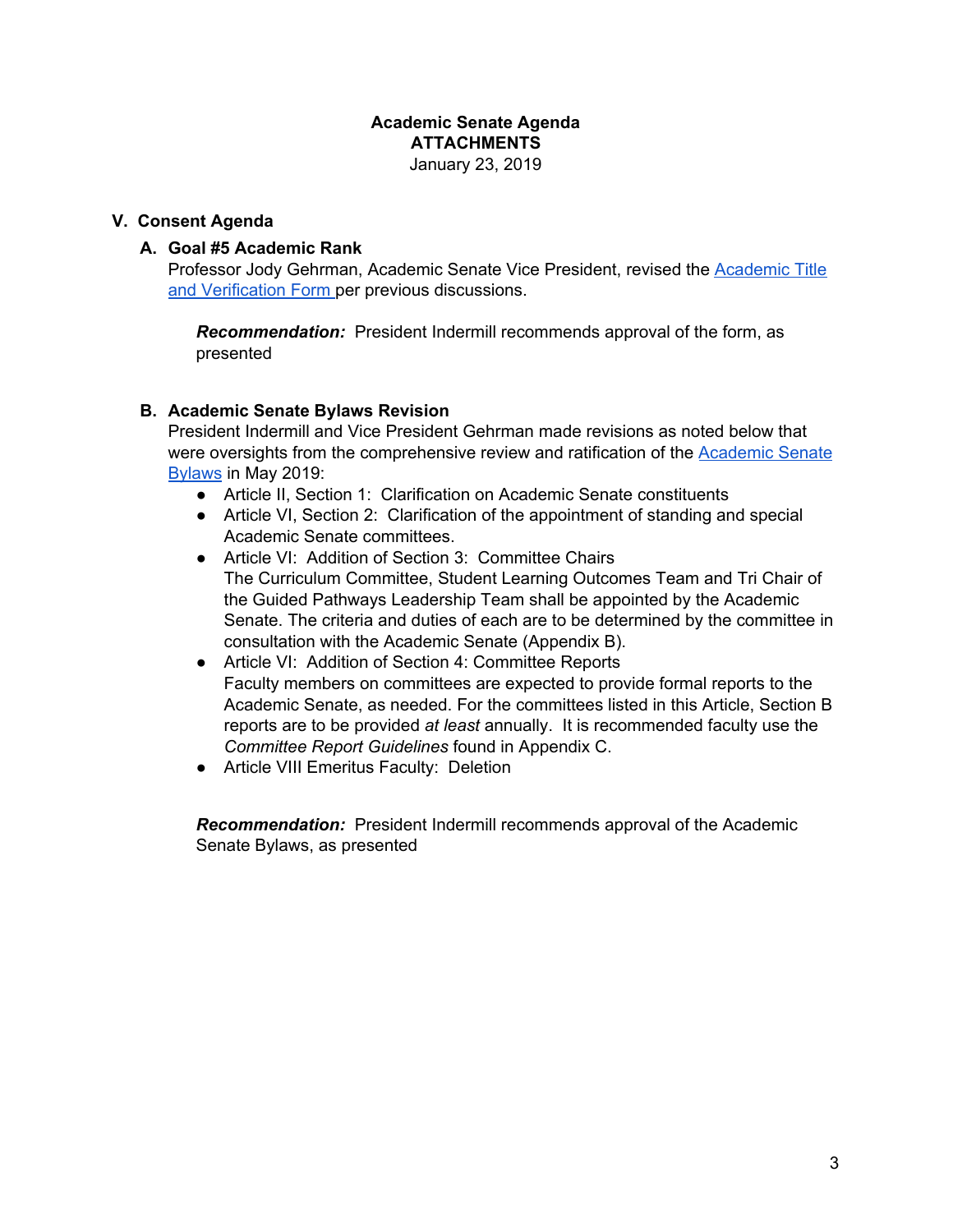# **VI.C. Hiring Committee Appointments**

There are four hiring committees being formed that require faculty representation. Three classified and one full- time non-tenure track faculty position. Those who have volunteered or nominated are listed below for consideration.

# **CalWORKS/TANF Specialist**

(need at least one)

● Rhea Hollis, CalWorks Counselor

# **Student Life Coordinator**

(need at least one)

- Vincent Poturica, English Instructor
- Nick Wright, DSPS Coordinator/Counselor

# **EOPS/CARE Coordinator**

(need at least one)

- Emily Hashemian, EOPS Counselor
- Fernando Calderon, EOPS Counselor
- Vincent Poturica, English Instructor

# **Instructor/Coordinator – Construction**

(need at least three)

- Tascha Whetzel, Curriculum Committee Chair and DRC Specialist
- Doug Boswell, Automotive Technology
- Steve Hixenbaugh, Business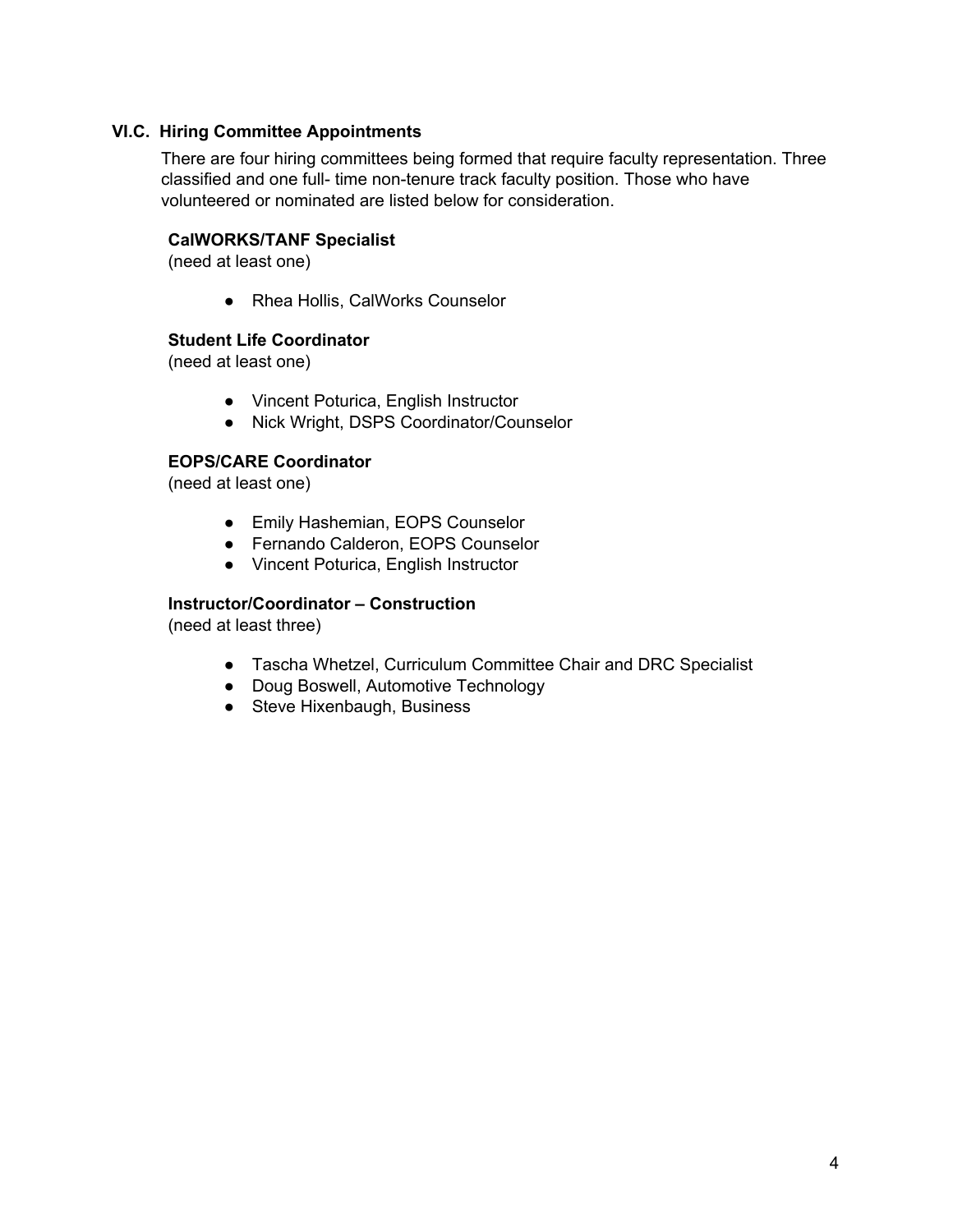# **IX.A. Academic President's Report**

The **Board of Trustees (BOT)** met on February 5, 2020. The "Big Picture" item was a presentation by Vice President Velasco about services provided to Native American students. This is a topic that had been requested by the trustees. Velasco highlighted the success of Pomo Pathway and noted the honorable mention for an Exemplary Program award received from the Board of Governors. He noted in the college's service area there are about 4% Native Americans and our student population is 4.73% (315). This is our third largest population of students. The Native American population in our region is the third largest in the State, followed by Cerritos College and College of the Redwoods. In Lake and Mendocino counties there are 17 recognized tribes. The final draft of the superintendent/president job announcement was reviewed and approved with only a few minor revisions. The position will close on March 20th. Six Board Policies were approved and five were considered for a first reading. All have recently been reviewed by the President's Policy Advisory Committee (PPAC). The nonresident tuition fee was approved at \$265 per semester unit. The philosophy of MLCCD has been to charge the lowest fee possible to students. This amount is in keeping with that philosophy. The BOT was briefed on the current health benefits budget. For the 2019/20 fiscal year the budgeted rate per employee is \$1700.00 and the actual cost (through 12/31/2019) was \$2,018.20. It was noted that at this rate the entire \$750,000 Health Benefits reserve fund will be depleted by the end of the year. The Health Benefits Committee has reviewed various proposals to join another agency so as to not be self-insured. An "all-hands" meeting is scheduled Friday, 2/6 with follow up constituent meetings on Tuesday, 2/11. Interim Superintendent/President Cichocki indicated the goal is to contain cost and "continue to provide excellent health care to employees". Cichocki provided a written report on many of the college activities during the past month, including Week of Welcome (WOW) events, the press conference with Senator Mike McGuire related to the Construction Grant we received (\$1 million), continued growth of our online course offering and the continued work of the Corrections to College committee and its outreach programs and services at the jail. Her entire report and the entire Board of [Trustees](https://www.mendocino.edu/college/board-trustees/board-trustees-agendas-and-minutes) Agenda with supporting materials is on the college website.

**Educational Action Planning Committee** (EAP) approved a revised Program Review Cycle last Fall. It has been shared with PBC who agree with the revisions. Beginning this Spring (2020) academic departments that are scheduled to complete PR Part II, will do so, but their Five Year Curriculum review will be due next Fall (2020). The rationale is that during the analysis of the program, curricular needs may be discovered (e.g., necessity of course modifications, new course, student learning outcome revisions) which can be addressed more comprehensively after the PR has been submitted. The document, itself, has been revised for increased clarity. Curriculum Committee Chair and EAP member shared a draft of the revised cycle during the faculty meeting at In Service. The approved Six Year Review is as follows: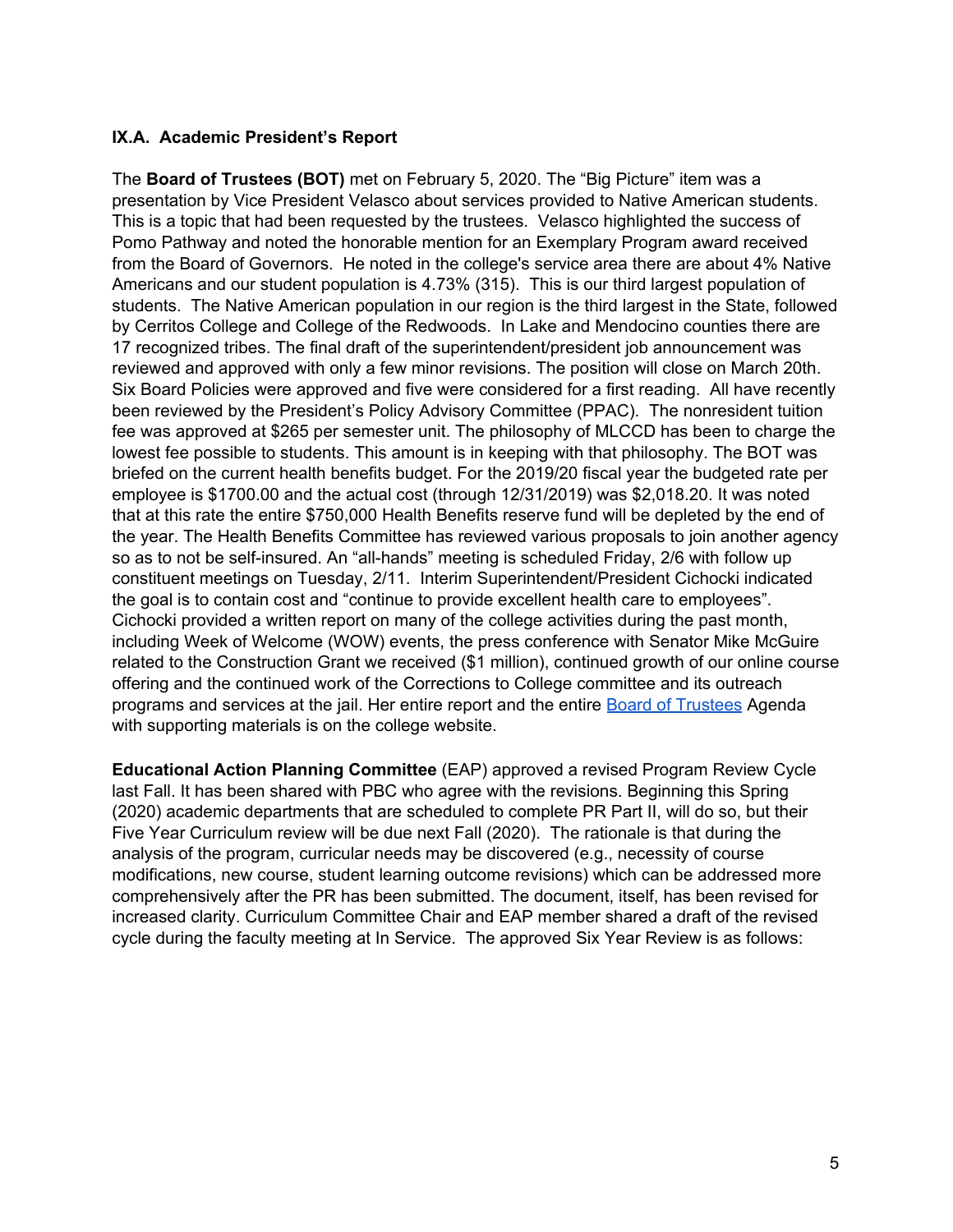# Six Year Review Cycle for Academic Departments

The Program Review/Curriculum Review/SLO Assessment combined cycle is a six-year cycle.

Annually: Faculty are responsible for Program Review Part One and SLO assessment (discipline areas complete 25% of their course SLO assessments).

Year 5: Faculty in the assigned Group below are responsible for Program Review Part Two in the Spring and the 5-year Curriculum Review in the Fall. (ex. RLS completes Program Review Part 2 in Spring 2020 and 5-year Curriculum Review in Fall 2020)

Year 6: No departments will complete Program Review Part Two nor Curriculum Review.

| <b>GROUP E</b>                    | <b>GROUP D</b>                       | <b>GROUP C</b>                    | <b>GROUP B</b>                    | <b>GROUP A</b>                    |      |
|-----------------------------------|--------------------------------------|-----------------------------------|-----------------------------------|-----------------------------------|------|
| 2020                              | 2021                                 | 2022                              | 2023                              | 2024                              | 2025 |
| Spring-Program<br>Review Part 2   | Spring-<br>Program<br>Review Part 2  | Spring-Program<br>Review Part 2   | Spring-Program<br>Review Part 2   | Spring-Program<br>Review Part 2   |      |
| Fall- Curriculum<br>5 year Review | Fall-<br>Curriculum 5<br>vear Review | Fall- Curriculum 5<br>year Review | Fall- Curriculum<br>5 year Review | Fall- Curriculum 5<br>year Review |      |
| AOD                               | ADJ                                  | AGR                               | ASL                               | ART                               |      |
| <b>BUS</b>                        | AST                                  | <b>BIO</b>                        | <b>BSK</b>                        | <b>CLO</b>                        |      |
| CCS                               | <b>AUT</b>                           | CHM                               | COM                               | CSC                               |      |
| CAM                               | CED<br>(including all<br>197s)       | CDV                               | EDU/LIB                           | <b>DAM</b>                        |      |
| ECO                               | <b>EGR</b>                           | EAS-GEO-GEL-NRS                   | <b>ENG</b>                        | <b>EMS</b>                        |      |
| <b>HUS</b>                        | <b>FSC</b>                           | <b>HST</b>                        | ESL                               | <b>HLH</b>                        |      |
| <b>MTH</b>                        | <b>MUS</b>                           | LRS                               | PHL                               | KIN                               |      |
| <b>RLS</b>                        | PHY                                  | PSY                               | POL                               | <b>NUR</b>                        |      |
|                                   | PTA                                  | SCI                               | SOC-ANT-SJS-<br>ETH               | PEA-PEF- PES-<br><b>ATH</b>       |      |
|                                   | <b>WLD</b>                           | SCT                               | SPN                               |                                   |      |
|                                   |                                      | <b>WOD</b>                        | THE                               |                                   |      |

For Program Review questions, please contact your Dean.

For 5 Year Review of Curriculum questions, please contact the Curriculum Committee Chair.

For SLO assessment questions, please contact the SLO Committee Chair.

At the February 12th EAP meeting, we will discuss a recommendation from the Professional Development Ad Hoc Committee to add a field in the PR Form asking faculty to develop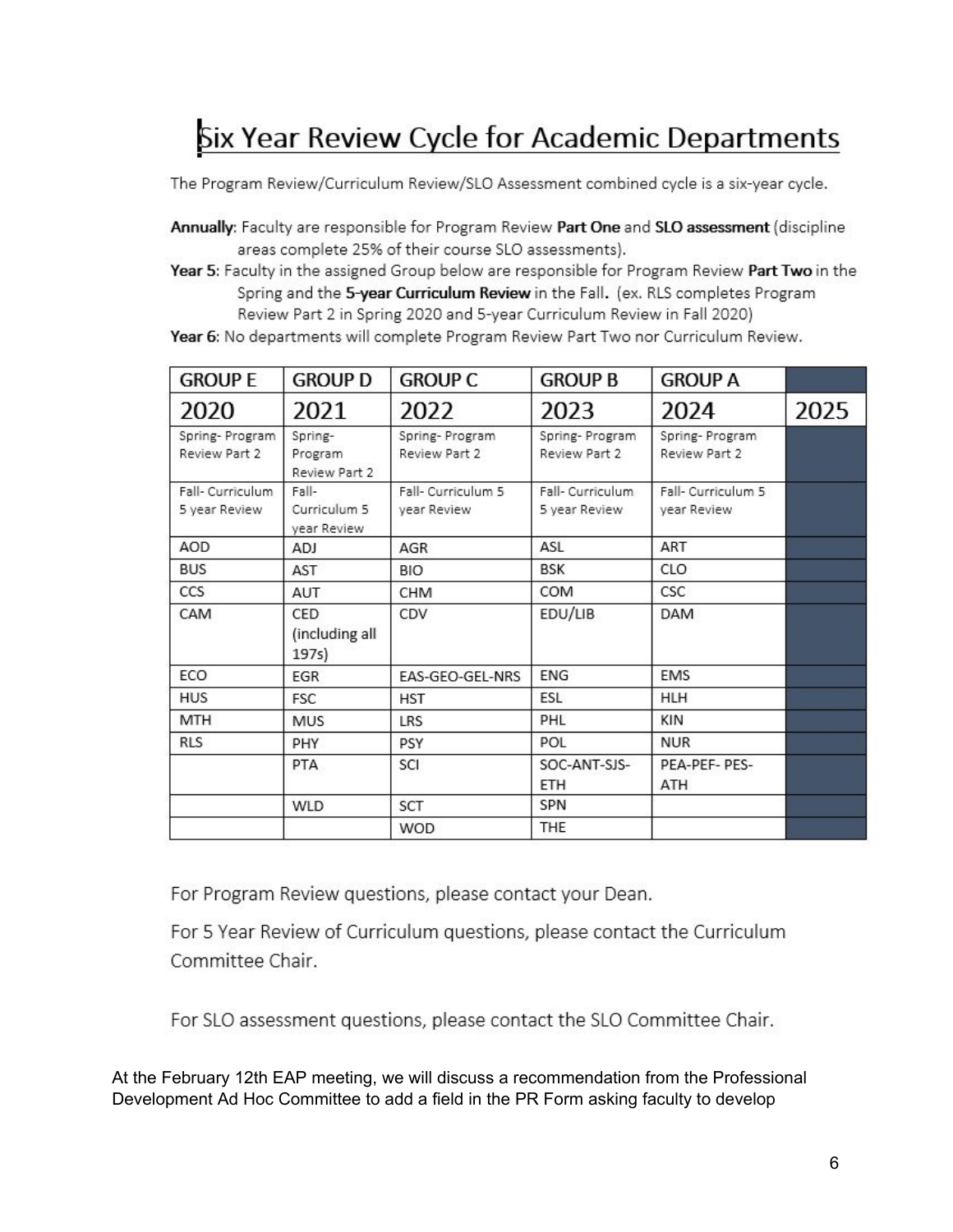departmental *themes/goals* for professional development requests. I anticipate EAP will also determine the availability and due dates for PR this semester.

At the **Planning and Budgeting Committee** (PBC) we were provided with an update on the budget, the "fiscal cliff" projections and the Student Centered Funding Formula (SCFF). We reviewed the *Mission, Vision, Values* and *Goal* for the district and made one addition to one of the goals to emphasize our focus on Guided Pathways. The Student Success Metrics were reviewed and it was decided to more closely align them with the SCFF. The committee was provided an update on the currenting hiring process and made the recommendation to the President that we move forward with hiring a full-time, non-tenure track faculty member for the construction program. This will be a three year position funded by the Construction Program Grant received from the State.

The **Guided Pathways Leadership Team** (GPLT) reviewed the current budget and past revenues and expenses. We receive funding from the State over a five year period (2017 - 2022) in decreasing amounts. The last disbursement will be in July 2021 and all must be spent by June 30, 2022. Our total five year budget is \$527,609 and we have currently spent \$167,963. This leaves \$359,646 for the next two years. The majority has been spent on salary and benefits for full-time faculty (reassigned time reimbursement) and vice presidents of student services and academic affairs and professional development (travel). We have also compensated part-time faculty and students who have participated in various workshops and meetings. The Team brainstormed and discussed possible projects and activities to fund in the coming months and next year. These will be prioritized at an up-coming meeting. The Team also discussed the type of information needed to evaluate the effectiveness of our **AB 705** implementation and student success. We have not received advisory guidelines or requirements from the Chancellor's Office, but are proceeding with our plans while we wait to see what they request. There will be a Leading From the Middle two-part workshop in April and September that we will participate in from campus with other colleges in the North / Far North (zoom-type conference). The Team developed a cross functional list of those that may participate. Individuals will be consulted and the final list will be presented at the next meeting. Two new work groups were created to assist with upcoming technology needs: MyPath/Career Coach Maintenance and CCCApply Revisions (Spanish-English translation).

The **Accreditation Steering Committee** is working on gathering evidence to supplement the Individual Self Evaluation Report (ISER) highlighted tasks we have accomplished since the report was written (e.g., *Facilities Master Plan,* eLumen and SLO pilot work, Head Librarian hiring process update)*.* The Logistics Team has identified various groups that the peer reviewers will likely want to meet with. Some of these meetings are being scheduled for Tuesday, 2/25. A meeting for representatives from the Academic Senate is scheduled for 2:00-3:00pm. The two public forums will be held in the Little Theater on Tuesday 2/25 at 12:30 and 5:00. In addition, all senators will be invited to the reception on Monday, 2/24 at 3:00 (CVA Foyer).

A cross functional Ad Hoc group has met to discuss and "recreate" the **Professional Development Committee**. Faculty representatives at this meeting were Lisa Rosenstreich and me, the senate appointees to the committee, and Vice President Gehrman. In addition to a general, philosophical discussion about professional development, we talked about:

• The need to develop a Professional Development Master Plan, based on the